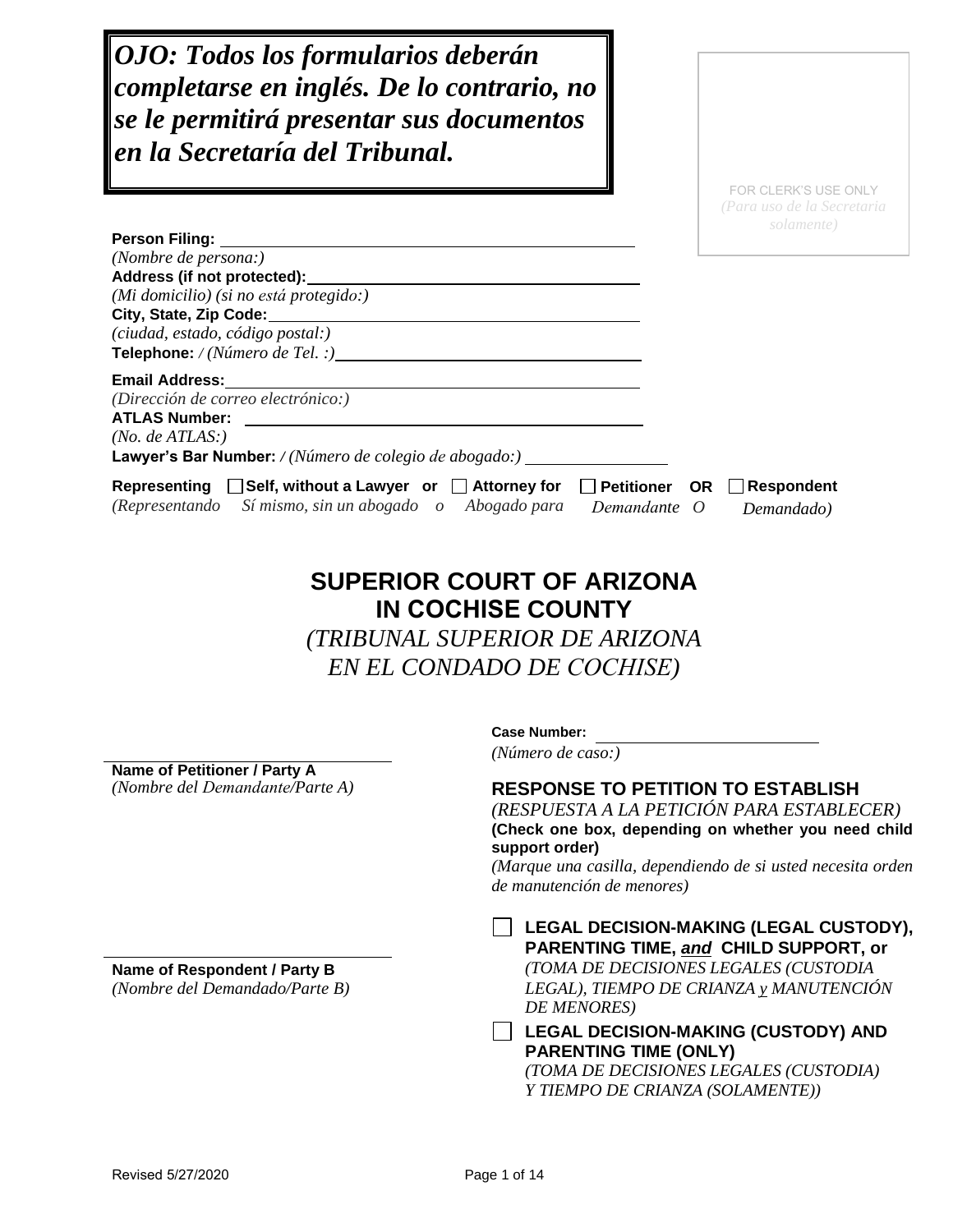# **STATEMENTS TO THE COURT**

#### **1. INFORMATION ABOUT THE OTHER PARTY:**

*(INFORMACIÓN ACERCA DE LA OTRA PARTE:)*

| Name:                  |  |
|------------------------|--|
| (Nonbre: )             |  |
| <b>Address:</b>        |  |
| (Domicilio.)           |  |
| Date of Birth:         |  |
| (Fecha de nacimiento:) |  |
| <b>Occupation:</b>     |  |
| (Ocupación.)           |  |

#### **The other Party's relationship to the children listed in this Response:**

*(Relación de la otra parte con los menores anotados en esta Respuesta:)*

**Mother** */ (Madre)* **Father** */ (Padre)*

#### **Other. Other Party's relation to the children is:**

*(Otro. La relación de la otra parte con los niños es:)*

# **2. INFORMATION ABOUT ME:**

*(INFORMACIÓN ACERCA DE MÍ:)*

| Name:                  |  |
|------------------------|--|
| (Nonbre: )             |  |
| <b>Address:</b>        |  |
| (Domicilio.)           |  |
| Date of Birth:         |  |
| (Fecha de nacimiento:) |  |
| <b>Occupation:</b>     |  |
| (Ocupación.)           |  |

**My relationship to the children listed in this Response:**

*(Mi relación con los menores anotados en esta Respuesta:)*

**Mother** */ (Madre)* **Father** */ (Padre)* **Other. My relation to the children is:**   *(Otro. Mi relación con los niños es:)*

# **3. VENUE:** */ (LUGAR DE ENCUENTRO:)*

**This is the proper court to bring this lawsuit under Arizona law because it is the county of residence of Party A, and/or Party B, and/or the minor child(ren),** 

*(Éste es el tribunal apropiado donde puede entablarse esta demanda de acuerdo a la ley de Arizona, debido a que es el condado donde reside Parte A y/o Parte B y/o el menor(es),)*

OR  $/(0)$ 

**This is NOT the proper court to bring this lawsuit under Arizona law because it is not the county of residence of Party A, or Party B, or the minor child(ren).**

*(Este NO es el tribunal apropiado para presentar la demanda ante la ley de Arizona porque no es el condado de residencia del Peticionante, o el Demandado, o el menor (es).)*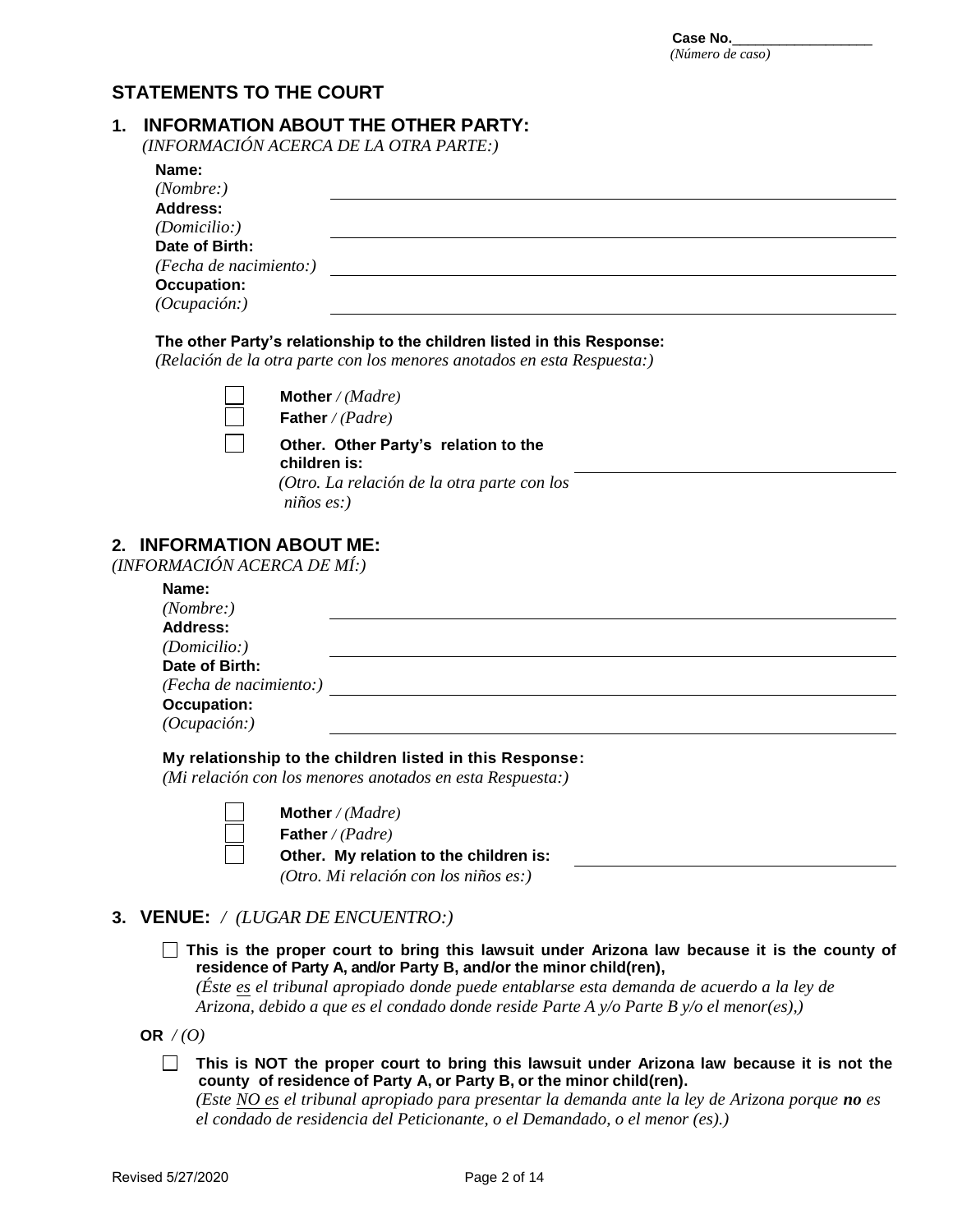Case No. *(Número de caso)* 

# **4. INFORMATION ABOUT MINOR CHILDREN is containted in the Petition and incorporated by reference.**

*(LA INFORMACIÓN DE LOS MENORES, está anotada en la petición e incorporado por referencia.)*

**Summary of what I say about the MINOR CHILDREN that is different from the other Party stated in the Petition***: / (Resumen de lo que yo digo sobre los HIJOS MENORES que es distinto a lo que la otra parte dijo en la Petición:)*

# *(DECLARACIONES SOBRE LA PATERNIDAD Y MANUTENCIÓN DE MENORES)*

**A. PATERNITY HAS NOT BEEN ESTABLISHED.** */ (No se ha establecido la paternidad.)*

#### **B. PATERNITY WAS ESTABLISHED BY: (check one box).**

**5. STATEMENTS ABOUT PATERNITY AND CHILD SUPPORT**

**(A copy of any Order or document referenced here should already be in Court file or attached.)** 

*(LA PATERNIDAD FUE ESTABLECIDA POR: (Marque una casilla.)) (Una copia de cualquier orden o documento a que se hace referencia aquí ya debería estar en el archivo del tribunal o adjunto.)* 

**A Court Order for Paternity from** *this* **county or previously transferred to this county stating that** *(Una orden judicial de paternidad de este condado o previamente trasladado a este condado afirmando que*

 **(Father's name)** */ (Nombre del padre)*

**is the natural father of the minor child(ren) included in this Petition. (A.R.S. § 25-502(c))** *es el padre natural del menor (es) que se incluye en esta Petición. (A.R.S. § 25-502 (c))* 

**Both parents signing an Acknowledgment of Paternity through the Hospital Paternity Program or other means provided by law after July 18, 1996, and a birth certificate listing the name of the father was issued as a result.**

*(Ambos padres firmaron un Reconocimiento de Paternidad a través del Programa de paternidad hospitalario u otro medio autorizado por la ley después de julio de 1996, y un acta de nacimiento que muestre el nombre completo del padre fue emitida como resultado.)*

**We do not have an order of paternity, but we do have a child support order. (See instructions)**

*(No tenemos una orden de paternidad, pero sí tenemos una orden de manutención de menores. (Consulte las instrucciones))* 

**Parties were legally married when minor child(ren) was (were) born, conceived or adopted.\*** *(Las partes estaban casadas legalmente cuando el hijo o los hijos menores nacieron, fueron concebidos o fueron adoptados.\*) (Véase la nota (\*) en la página siguiente)* 

 $\Box$ 

 $\mathbb{R}^n$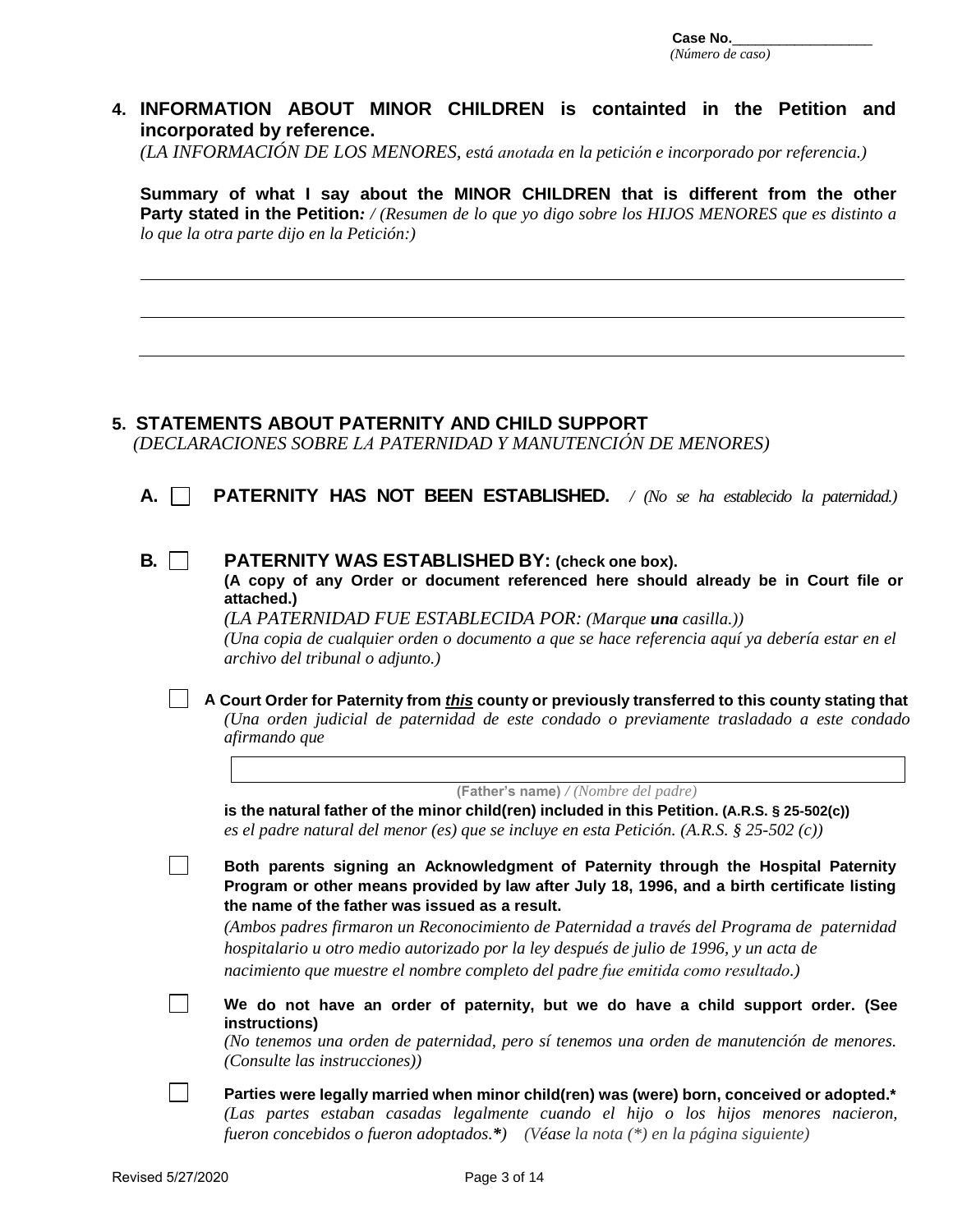**Summary of what I say about PATERNITY that is different from what the other Party stated in the Petition: /** *(Resumen de lo que yo digo sobre la PATERNIDAD que es distinto a lo que la otra parte dijo en la petición:)*

**\*NOTE: If married when minor child(ren) born, conceived or adopted, and no decree of Divorce or Separation has been issued, STOP! Do not use these forms unless advised to do so by an attorney. Requests for legal decision-making authority (legal custody) and parenting time for married persons must generally be filed as part of a case for Legal Separation or Divorce.**

*(\*NOTA: Si estaban casados cuando el hijo o los hijos menores nacieron, fueron concebidos o fueron adoptados, y no se ha dictado una sentencia de divorcio o separación, ¡DETÉNGASE! No use estos formularios a menos que un abogado le sugiera que lo haga. Para las personas casadas, las peticiones de autoridad para la toma de decisiones legales (custodia legal) y tiempo de crianza por lo general tienen que presentarse como parte de un caso de separación o divorcio. )*

# **C. INFORMATION ABOUT CHILD SUPPORT FOR MINOR CHILDREN: (check one box)**

*(INFORMACIÓN ACERCA DE LA MANUTENCIÓN DE MENORES: (marque una casilla))*

| There is an Order for Child Support, dated                                                                                                                                                                                                                         |
|--------------------------------------------------------------------------------------------------------------------------------------------------------------------------------------------------------------------------------------------------------------------|
| from (name of court)                                                                                                                                                                                                                                               |
| (Hay una Orden para Manutención de menores, con fecha del XXX del (nombre del tribunal)XXX)                                                                                                                                                                        |
| This order<br>needs<br>does not need<br>to be changed.<br>cambiarse.)<br>(Esta orden<br>necesita<br>no necesita                                                                                                                                                    |
| There is a pending child support petition or modification currently filed in this Court or a<br>different court.<br>(Hay una petición pendiente para establecer o modificar la manutención de<br>menores actualmente presentada en este tribunal u otro tribunal.) |
| (If you checked this box, complete the following.) $\ell$ (Si usted marcó esta casilla, complete lo<br>siguiente.)                                                                                                                                                 |
| <b>Name and Location of Court</b> / (Nombre y ubicación del tribunal):                                                                                                                                                                                             |

|  | Nature of the Case / (Tipo de caso): |  |  |  |  |  |
|--|--------------------------------------|--|--|--|--|--|
|--|--------------------------------------|--|--|--|--|--|

**Status of Case /** *(Estatus del caso)***:**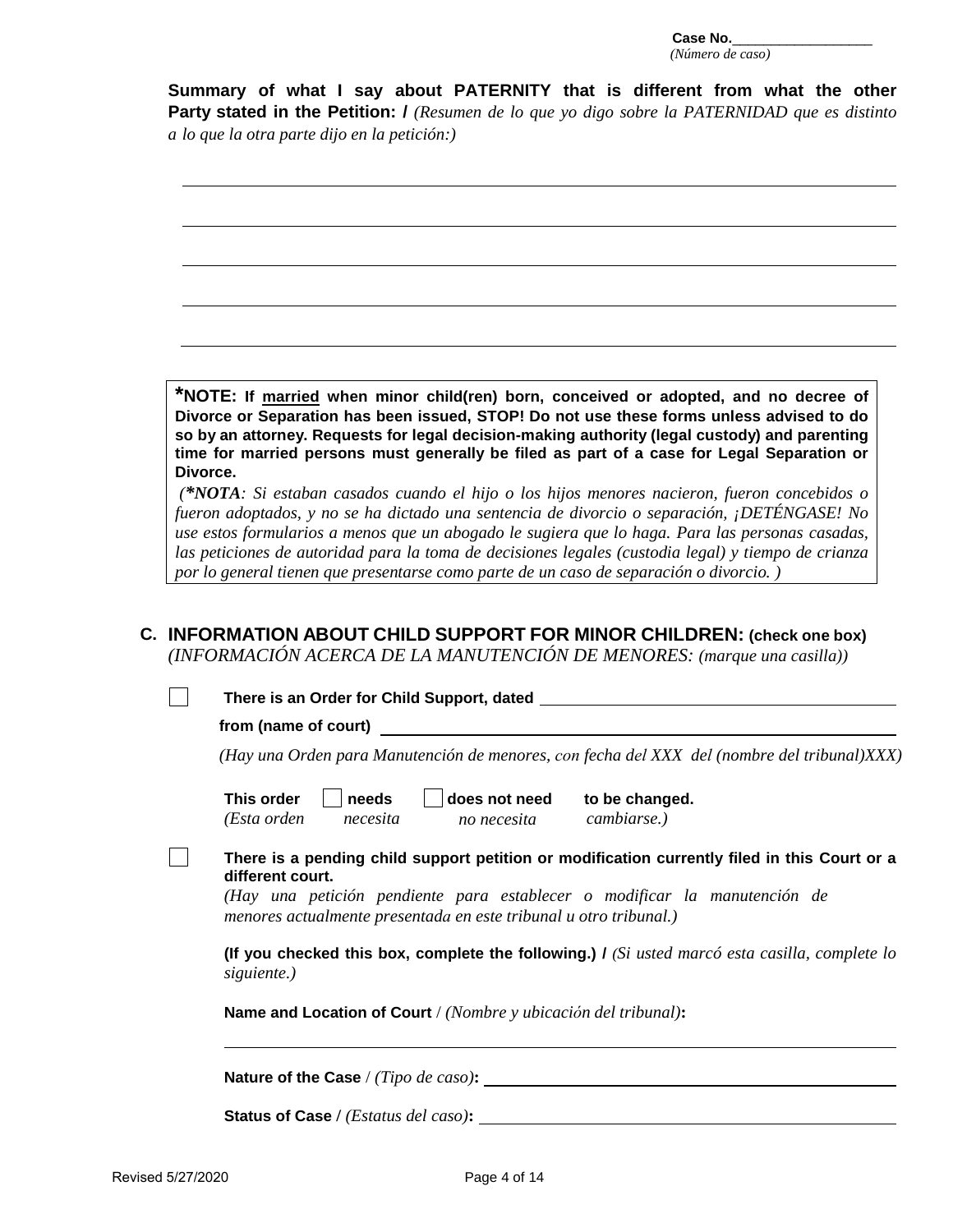| To my knowledge there is no child support order for the minor child(ren) and the Court<br>should not<br>order child support in this case along with legal decision-<br>should                                                                                        |
|----------------------------------------------------------------------------------------------------------------------------------------------------------------------------------------------------------------------------------------------------------------------|
| making (legal custody), and parenting time.                                                                                                                                                                                                                          |
| (A mi conocimiento, no hay ninguna orden para manutención de menores para los hijos menores<br>no debe<br><i>v</i> este tribunal<br>debe<br>ordenar manutención de menores en este caso junto con la<br>toma de decisiones legales (custodia), y tiempo de crianza.) |
| Party A<br>Party B<br>made voluntary / direct support payments that need to<br>be taken into account, if past support is requested.                                                                                                                                  |
| hizo pagos voluntarios/directos y hay que tomarlos en cuenta,<br>(Parte A)<br>Parte B<br>si se está solicitando manutención atrasada.)                                                                                                                               |
| Party A<br>Party B<br>owes past support for the period between:                                                                                                                                                                                                      |
| (Parte A)<br>Parte B<br>debe manutención atrasada para el periodo entre:)                                                                                                                                                                                            |
| the date this petition was filed and the date current child support is<br>ordered.                                                                                                                                                                                   |
| (la fecha en que se presentó esta petición y la fecha actual que se ordenó la<br>manutención de menores.)                                                                                                                                                            |
| OR $/O$                                                                                                                                                                                                                                                              |
| the date the parties started living apart, but not more than three years<br>before the date this petition was filed and the date current child support is<br>ordered.                                                                                                |
| (la fecha en que las partes empezaron a vivir separadas, pero no más de tres<br>años antes de que se presentara esta petición y la fecha que se ordenó la<br>manutención de menores actual.)                                                                         |

# **6. COURT CASES NOT INVOLVING LEGAL DECISION-MAKING (LEGAL CUSTODY) OR PARENTING TIME RELATED TO THE CHILDREN UNDER 18 YEARS OLD: (Check one box.)**

*(CASOS JUDICIALES QUE NO INVOLUCREN LA TOMA DE DECISIONES LEGALES (Custodia Legal) O TIEMPO DE CRIANZA EN RELACIÓN CON LOS HIJOS MENORES DE 18 AÑOS DE EDAD: (marque una casilla.))*

**I HAVE I HAVE NOT been a party or a witness in court in this state or in any other state regarding any matter OTHER THAN the legal decision-making (legal custody) or parenting time of any of the minor children named above (If so, explain below, using extra pages if necessary. IF NOT, GO ON.)**

*( He sido O NO He sido una parte o un testigo en el tribunal en este estado o en cualquier otro estado con respecto a un asunto que no sea la toma de decisiones legales (custodia) o tiempo de crianza de cualquiera de los menores mencionados anteriormente (Si es así, explique a continuación, utilizando páginas adicionales si es necesario. SI NO, CONTINUAR.))*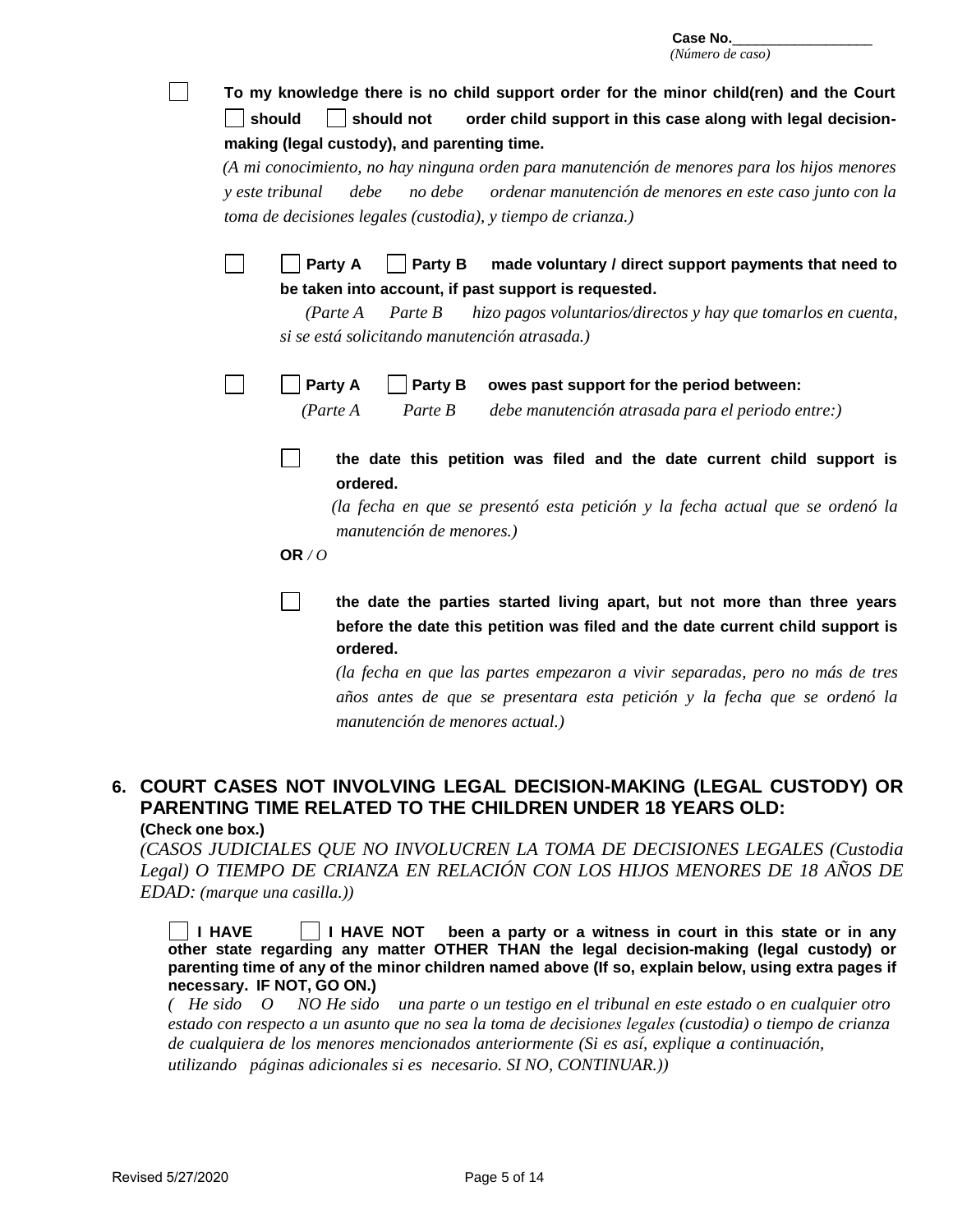Case No.\_ *(Número de caso)* 

| (Nombre de cada menor:)                                                    |                                                                                                                                                                                                                                                                                                                                                                                                                                                                                                                                                                                                                                                                                                                                                                                                                                                                                                                      |
|----------------------------------------------------------------------------|----------------------------------------------------------------------------------------------------------------------------------------------------------------------------------------------------------------------------------------------------------------------------------------------------------------------------------------------------------------------------------------------------------------------------------------------------------------------------------------------------------------------------------------------------------------------------------------------------------------------------------------------------------------------------------------------------------------------------------------------------------------------------------------------------------------------------------------------------------------------------------------------------------------------|
| <b>Court State:</b>                                                        | <b>Court location (county/city):</b>                                                                                                                                                                                                                                                                                                                                                                                                                                                                                                                                                                                                                                                                                                                                                                                                                                                                                 |
| (Estado del tribunal:)                                                     | (Ubicación del tribunal (condado / ciudad):)                                                                                                                                                                                                                                                                                                                                                                                                                                                                                                                                                                                                                                                                                                                                                                                                                                                                         |
| Court case number:                                                         | <b>Current status:</b>                                                                                                                                                                                                                                                                                                                                                                                                                                                                                                                                                                                                                                                                                                                                                                                                                                                                                               |
| (Número de caso judicial:)                                                 | (Estado actual.)                                                                                                                                                                                                                                                                                                                                                                                                                                                                                                                                                                                                                                                                                                                                                                                                                                                                                                     |
| How the child is involved: $/(Como \; esta \; involucion \; el \; menor.)$ |                                                                                                                                                                                                                                                                                                                                                                                                                                                                                                                                                                                                                                                                                                                                                                                                                                                                                                                      |
|                                                                            | <b>Summary of any Court Order</b> / (Resumen de cualquier orden del tribunal - en inglés)                                                                                                                                                                                                                                                                                                                                                                                                                                                                                                                                                                                                                                                                                                                                                                                                                            |
|                                                                            |                                                                                                                                                                                                                                                                                                                                                                                                                                                                                                                                                                                                                                                                                                                                                                                                                                                                                                                      |
|                                                                            | <b>RELATED TO CHILDREN UNDER 18 YEARS OLD: (check one box)</b>                                                                                                                                                                                                                                                                                                                                                                                                                                                                                                                                                                                                                                                                                                                                                                                                                                                       |
| DE EDAD: (Marque una casilla.))<br><b>I DO NOT HAVE</b>                    |                                                                                                                                                                                                                                                                                                                                                                                                                                                                                                                                                                                                                                                                                                                                                                                                                                                                                                                      |
| GO ON).                                                                    | de crianza en un caso judicial en relación con cualquiera de los menores mencionados<br>continuación, utilizando páginas adicionales si es necesario. SI NO, CONTINUAR).)                                                                                                                                                                                                                                                                                                                                                                                                                                                                                                                                                                                                                                                                                                                                            |
| Name of each minor child:<br>(Nombre de cada menor:)                       | <u> 1989 - Johann Stein, fransk politik (f. 1989)</u>                                                                                                                                                                                                                                                                                                                                                                                                                                                                                                                                                                                                                                                                                                                                                                                                                                                                |
| <b>Court State:</b>                                                        | <b>Court location:</b>                                                                                                                                                                                                                                                                                                                                                                                                                                                                                                                                                                                                                                                                                                                                                                                                                                                                                               |
| (Estado del tribunal:)                                                     | (Ubicación del tribunal:)                                                                                                                                                                                                                                                                                                                                                                                                                                                                                                                                                                                                                                                                                                                                                                                                                                                                                            |
| Court case number:                                                         | 7. LEGAL DECISION-MAKING (LEGAL CUSTODY) OR PARENTING TIME CASES<br>(CASOS JUDICIALES QUE INVOLUCREN LA TOMA DE DECISIONES LEGALES (Custodia<br>Legal) O UN TIEMPO DE CRIANZA EN RELACIÓN CON LOS HIJOS MENORES DE 18 AÑOS<br>I DO HAVE information about a legal decision-making (legal custody)<br>or parenting time court case relating to any of the minor children named above that is pending<br>in this state or in any other state (If so, explain below, using extra pages if necessary. IF NOT,<br>$(NOTENGO \t o TENGO information sobre la toma de decisionse legales (custodia) o tiempo$<br>anteriormente que está pendiente en este estado o en cualquier otro estado (Si es así, explique a<br><u> 1989 - Johann Barbara, martxa alemaniar arg</u><br><b>Current status:</b><br><u> 1989 - Jan Sterlinger, skriuwer fan it ferstjer fan it ferstjer fan it ferstjer fan it ferstjer fan it ferst</u> |

*(Naturaleza del proceso judicial:)*

**Summary of any Court Order** */ (Resumen de cualquier orden del tribunal - en inglés)*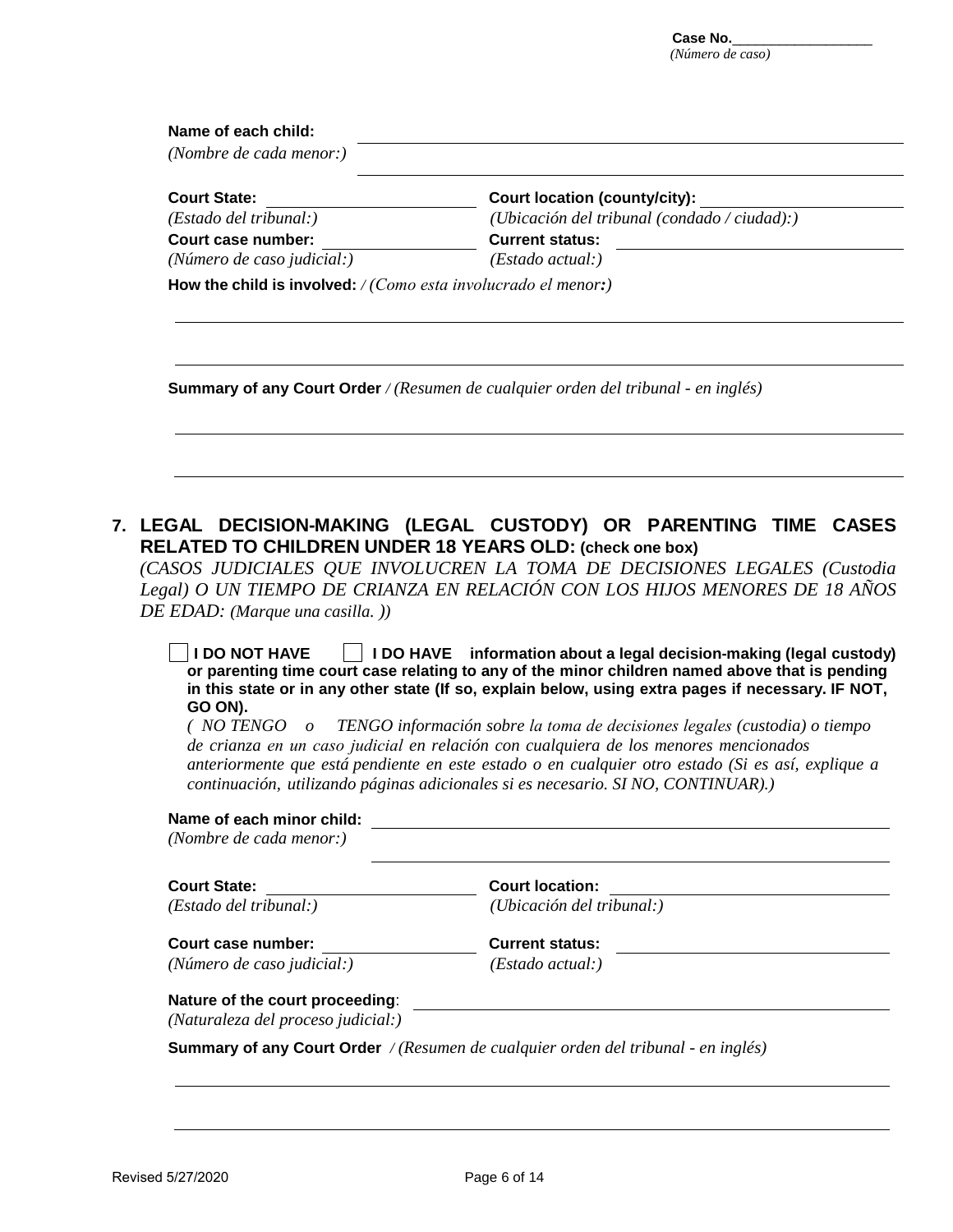#### **8. LEGAL DECISION-MAKING (LEGAL CUSTODY) OR PARENTING TIME CLAIMS OF ANY PERSON: (Check one box)**

*(PETICIONES DE TOMA DE DECISIONES LEGALES (CUSTODIA) O TIEMPO DE CRIANZA DE CUALQUIER PERSONA: (Marque una casilla))*

**I DO NOT KNOW I DO KNOW a person other than Party A or Party B who has physical custody or who claims legal decision-making (legal custody) or parenting time rights to any of the minor children named above. (If so, explain below, using extra pages if necessary. IF NOT, GO ON).** 

*( ( ) NO SÉ o ( ) SÉ de una persona que no sea la parte A o Parte B que tiene la custodia física o jurídica que afirma la toma de decisiones legales (custodia) o de los derechos de tiempo de crianza de cualquiera de los menores mencionados arriba. (Si es así, explique a continuación, utilizando páginas adicionales si es necesario. SI NO, CONTINUAR.))*

| Name of each child minor claimed:                    |
|------------------------------------------------------|
| (Nombre de cada menor que se                         |
| reclama:)                                            |
| Name of Person with the claim:                       |
| (Nombre de la persona que plantea la<br>$demanda:$ ) |
| Address of Person with the claim:                    |
| (Domicilio de la persona que plantea la demanda:)    |
|                                                      |
| <b>Nature of the Claim:</b>                          |
| (Naturaleza de la demanda: )                         |

**Additional claims of legal decision-making (legal custody) or parenting time stated on attached page. /** *(Reclamaciones adicionales de toma de decisiones legales (custodia) o tiempo de crianza declaradas en la página adjunta.)*

# **OTHER STATEMENTS TO THE COURT: /** *(OTRAS DECLARACIONES AL TRIBUNAL:)*

**9. OTHER EXPENSES: The parties should be ordered to divide between them any uninsured medical, dental, or health expenses, reasonably incurred for the minor child(ren), in proportion to their respective incomes.**

*(OTROS GASTOS: Se debe ordenar que las partes se dividan entre ellas cualquier gasto médico, dental o de salud no cubierto por el seguro, incurrido razonablemente para el menor o los menores, en proporción a sus respectivos ingresos.)*

**10. DOMESTIC VIOLENCE:** *(If you intend to ask for joint legal decision-making (joint legal custody),* **there must have been no significant domestic violence between the parties or you must provide specific reasons the court should find joint authority is in the best interests of the minor(s)** *despite* **the domestic violence. (A.R.S. § 25-403.03). (Check the box to make a true statement below.)** *(VIOLENCIA DOMÉSTICA: (Si tiene la intención de pedir la toma de decisiones legales conjunta (custodia legal conjunta), no debe haber habido violencia doméstica significativa entre las partes o debe proporcionar razones específicas para que el tribunal determine que la autoridad conjunta es en el mejor interés del menor (es) a pesar de la violencia doméstica. (ARS § 25 a 403.03). (Marque la casilla para hacer una declaración verdadera abajo.))*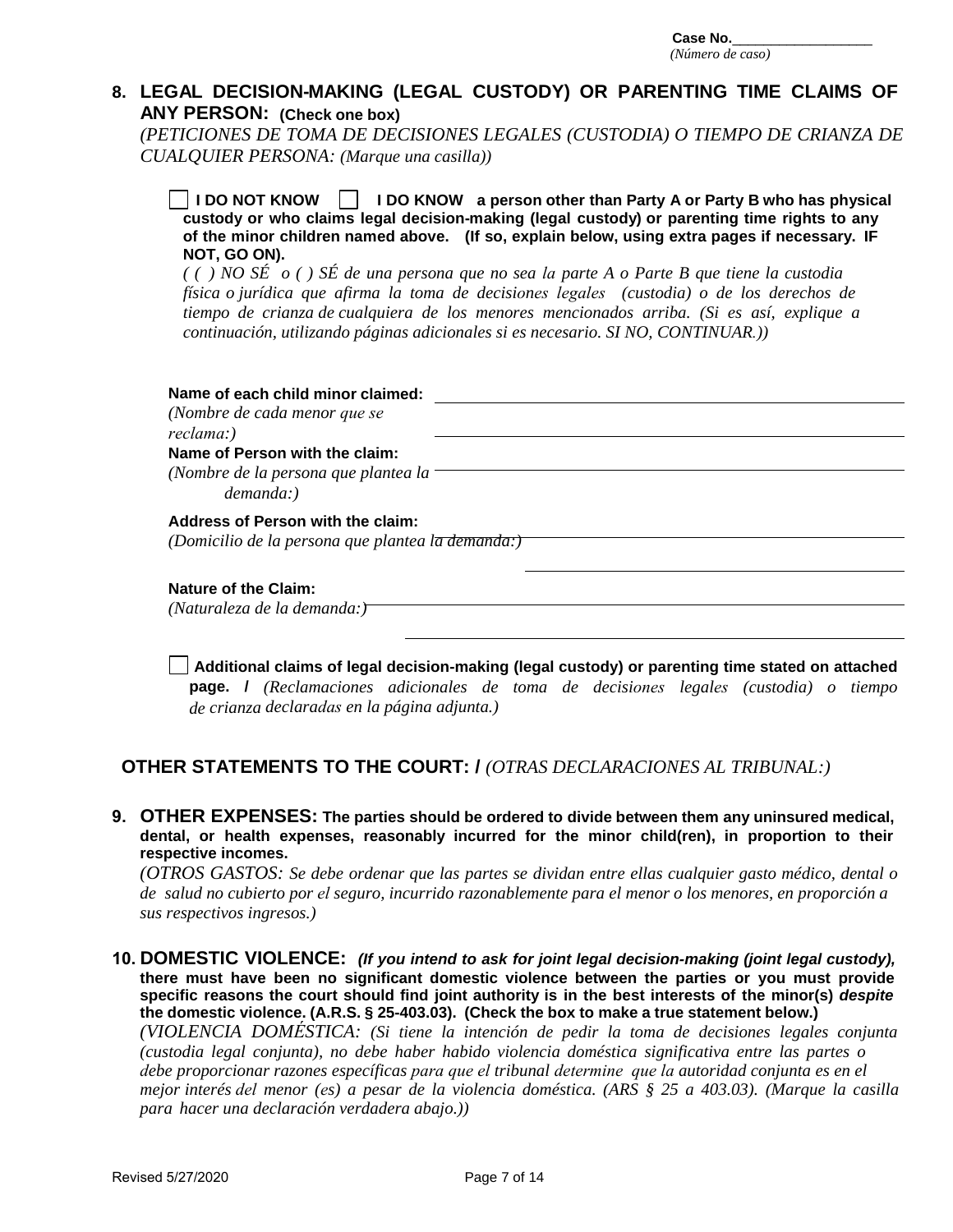| Case No.         |  |
|------------------|--|
| (Número de caso) |  |

| There has been domestic violence in this relationship and neither joint nor sole legal decision-<br><b>Party B</b><br>making (custody) should be awarded to<br><b>Party A</b><br>who committed the<br>violence.                                                                                                                                                                                                                                                                                                                                                                                                                |
|--------------------------------------------------------------------------------------------------------------------------------------------------------------------------------------------------------------------------------------------------------------------------------------------------------------------------------------------------------------------------------------------------------------------------------------------------------------------------------------------------------------------------------------------------------------------------------------------------------------------------------|
| (Ha habido violencia doméstica en esta relación y no debería otorgarse la toma de decisiones                                                                                                                                                                                                                                                                                                                                                                                                                                                                                                                                   |
| legales (custodia) conjunta ni exclusiva a la Parte A Parte B que cometió la violencia.)                                                                                                                                                                                                                                                                                                                                                                                                                                                                                                                                       |
| Domestic violence has not occurred in this relationship; or<br>(No ha habido violencia doméstica en esta relación; o)                                                                                                                                                                                                                                                                                                                                                                                                                                                                                                          |
| There has been domestic violence between the parties but it was committed by both parties<br>or it is otherwise still in the best interests of the minor child(ren) to grant joint or sole<br>legal decision-making (joint or sole legal custody) to a parent who has committed<br>domestic violence because:<br>(Explain)<br>(Sí, ha habido violencia doméstica entre las partes, pero el tribunal debe encontrar que todavía es<br>en los mejores intereses del menor (es) de otorgar la toma de decisiones legales conjunta<br>(custodia compartida) o la toma de decisiones legales exclusiva a un padre que haya cometido |
| violencia domestica porque: (Explique))                                                                                                                                                                                                                                                                                                                                                                                                                                                                                                                                                                                        |
|                                                                                                                                                                                                                                                                                                                                                                                                                                                                                                                                                                                                                                |
|                                                                                                                                                                                                                                                                                                                                                                                                                                                                                                                                                                                                                                |
|                                                                                                                                                                                                                                                                                                                                                                                                                                                                                                                                                                                                                                |
| Summary of what I say about DOMESTIC VIOLENCE that is different from what the other Party                                                                                                                                                                                                                                                                                                                                                                                                                                                                                                                                      |
| said in the Petition.<br>(Resumen de lo que yo digo sobre la VIOLENCIA DOMÉSTICA que es distinto a lo que la otra parte<br>dijo en la petición.)                                                                                                                                                                                                                                                                                                                                                                                                                                                                               |
|                                                                                                                                                                                                                                                                                                                                                                                                                                                                                                                                                                                                                                |
|                                                                                                                                                                                                                                                                                                                                                                                                                                                                                                                                                                                                                                |
|                                                                                                                                                                                                                                                                                                                                                                                                                                                                                                                                                                                                                                |
|                                                                                                                                                                                                                                                                                                                                                                                                                                                                                                                                                                                                                                |
| 11. DRUG / ALCOHOL CONVICTION WITHIN LAST TWELVE MONTHS: (If you intend to ask<br>for joint legal decision-making (joint legal custody), check one box.)                                                                                                                                                                                                                                                                                                                                                                                                                                                                       |
| (CONDENAS POR DROGAS/ALCOHOL DENTRO DE LOS ÚLTIMOS DOCE MESES (Si su intención es                                                                                                                                                                                                                                                                                                                                                                                                                                                                                                                                              |
| pedir la toma de decisiones legales conjunta (custodia legal conjunta), marque una casilla.))                                                                                                                                                                                                                                                                                                                                                                                                                                                                                                                                  |
|                                                                                                                                                                                                                                                                                                                                                                                                                                                                                                                                                                                                                                |
| Neither party has been convicted for a drug offense or driving under the influence of drugs                                                                                                                                                                                                                                                                                                                                                                                                                                                                                                                                    |
| or alcohol in the last twelve (12) months,<br>(Ninguna de las partes fue condenada por un delito de drogas o por manejar bajo la influencia                                                                                                                                                                                                                                                                                                                                                                                                                                                                                    |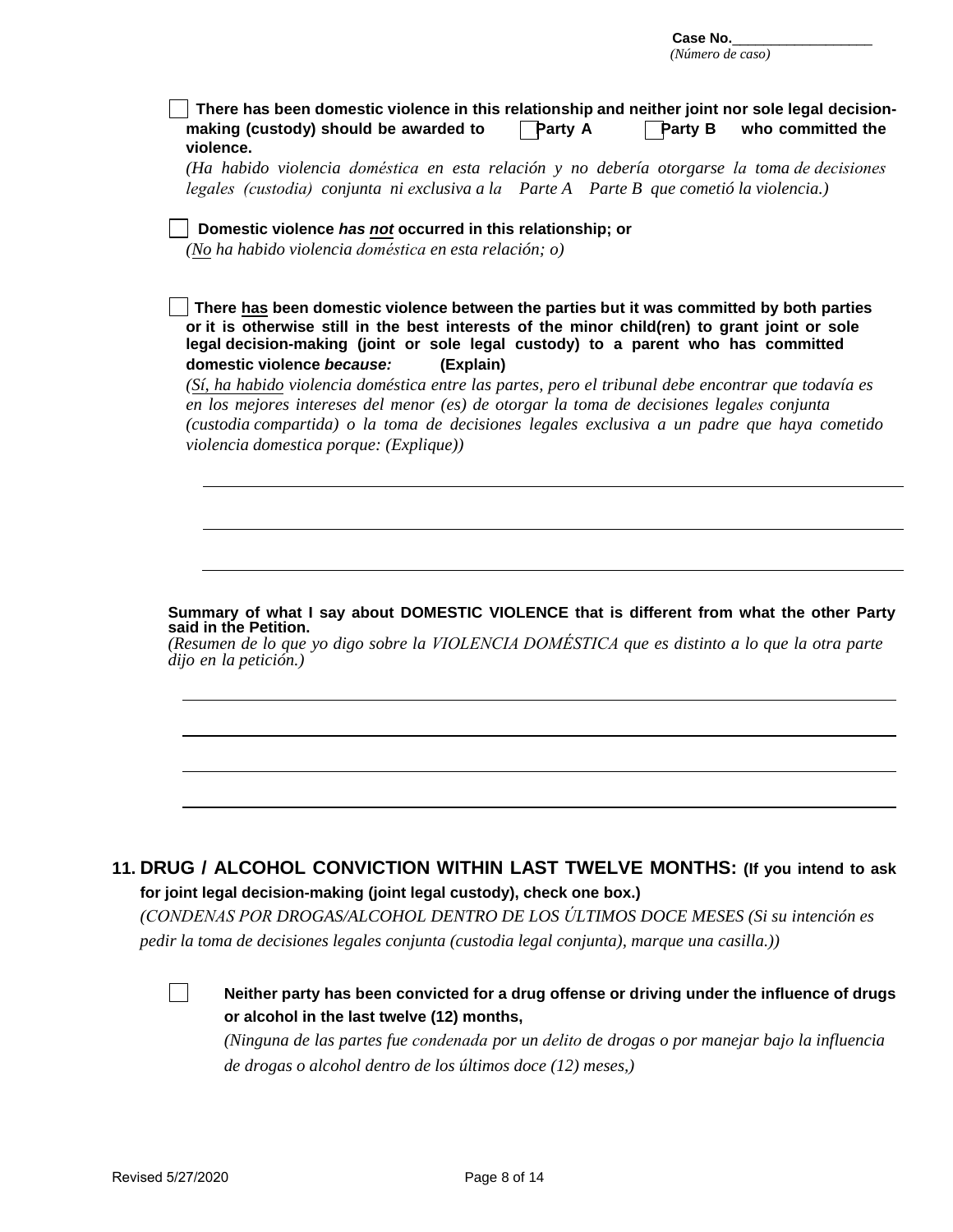| Case No.         |  |
|------------------|--|
| (Número de caso) |  |

|  | (Número de caso)                                                                                                                                                                                                                              |  |  |  |
|--|-----------------------------------------------------------------------------------------------------------------------------------------------------------------------------------------------------------------------------------------------|--|--|--|
|  | One or both parties have been convicted for a drug offense or driving under the influence                                                                                                                                                     |  |  |  |
|  | of drugs or alcohol in the last twelve (12) months.                                                                                                                                                                                           |  |  |  |
|  | (Una o ambas partes $ha(n)$ sido condenadas por un delito de drogas o por manejar bajo la                                                                                                                                                     |  |  |  |
|  | influencia de drogas o alcohol dentro de los últimos doce (12) meses.)                                                                                                                                                                        |  |  |  |
|  | Party A was convicted.<br>Party B was convicted.                                                                                                                                                                                              |  |  |  |
|  | (Parte A fue condenada.)<br>(Parte B fue condenada.)                                                                                                                                                                                          |  |  |  |
|  | The legal decision-making (legal custody) and parenting time arrangement I am requesting<br>appropriately protects the minor child(ren). Explain.                                                                                             |  |  |  |
|  | (La toma de decisiones legales (custodia) y el arreglo de tiempo de crianza que estoy pidiendo                                                                                                                                                |  |  |  |
|  | protege a los niños menores apropiadamente. Explique.)                                                                                                                                                                                        |  |  |  |
|  |                                                                                                                                                                                                                                               |  |  |  |
|  |                                                                                                                                                                                                                                               |  |  |  |
|  |                                                                                                                                                                                                                                               |  |  |  |
|  |                                                                                                                                                                                                                                               |  |  |  |
|  |                                                                                                                                                                                                                                               |  |  |  |
|  | Summary of what I say about DRUG OR ALCOHOL CONVICTIONS that is different from what my<br>spouse said in the Petition:                                                                                                                        |  |  |  |
|  | (Resumen de lo que digo acerca de las condenas de drogas o alcohol que es diferente a lo que mi<br>cónyuge dijo en la petición:)                                                                                                              |  |  |  |
|  |                                                                                                                                                                                                                                               |  |  |  |
|  |                                                                                                                                                                                                                                               |  |  |  |
|  |                                                                                                                                                                                                                                               |  |  |  |
|  |                                                                                                                                                                                                                                               |  |  |  |
|  |                                                                                                                                                                                                                                               |  |  |  |
|  |                                                                                                                                                                                                                                               |  |  |  |
|  | 12. THE PARENT INFORMATION PROGRAM is required for persons seeking legal decision-                                                                                                                                                            |  |  |  |
|  | making (legal custody) or parenting time. (Check one box.)<br>(EL PROGRAMA DE INFORMACIÓN PARA PADRES es un requisito para personas buscando la toma de<br>decisiones legales (custodia legal) o el tiempo de crianza. (marque una casilla.)) |  |  |  |

**I, have have not already completed the Parenting Information Program.** 

*(Yo sí he no he terminado el programa de información para padres.)* 

**13. GENERAL DENIAL: I deny anything stated in the Petition that I have not specifically admitted, qualified, or denied.**

*(NEGACIÓN TOTAL: Yo niego todo lo escrito en la petición que yo no haya admitido, calificado o negado específicamente.)*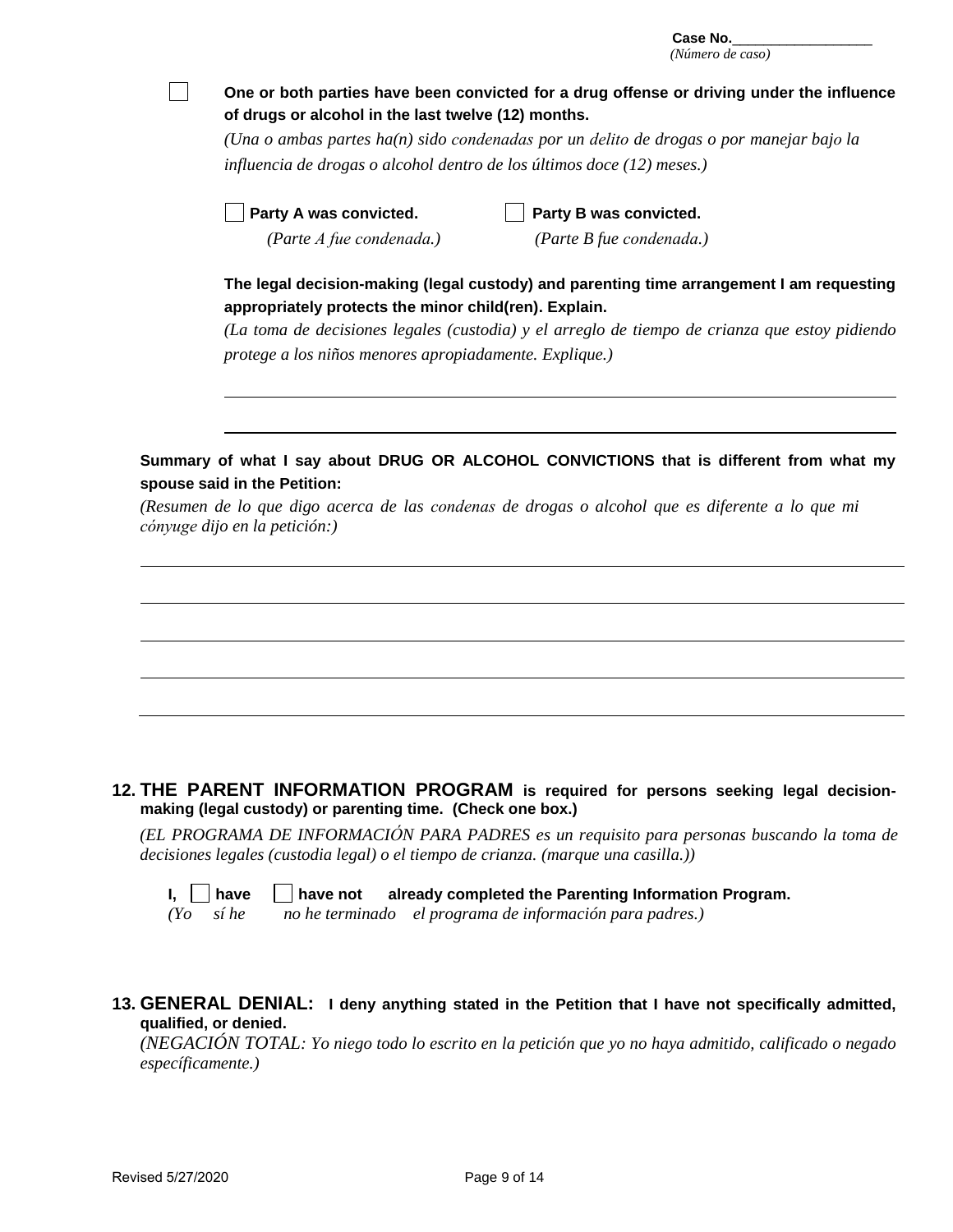# **REQUESTS TO THE COURT:**

*(SOLICITUDES AL TRIBUNAL:)*

| FOR ORDER DECLARING PRIMARY RESIDENCE, PARENTING TIME, AND<br>1.<br><b>AUTHORITY FOR LEGAL DECISION-MAKING (LEGAL CUSTODY):</b><br>(PARA UNA ORDEN QUE DECLARE LA RESIDENCIA PRINCIPAL, EL TIEMPO DE<br>CRIANZA Y LA TOMA DE DECISIONES LEGALES (CUSTODIA):)                                                                  |
|-------------------------------------------------------------------------------------------------------------------------------------------------------------------------------------------------------------------------------------------------------------------------------------------------------------------------------|
| A. Declare which parent's home shall be "Primary Residence" for each minor child as<br>follows: <i>l</i> (Declare el hogar de cuál de los padres será la residencia principal de cada menor, como<br>sigue:)                                                                                                                  |
| NEITHER parent's home is designated as the primary residence, OR<br>(NINGUNA de las casas de los padres es designada como la residencia principal, O)                                                                                                                                                                         |
| Declare Party A's home as primary residence for the following named children:<br>(Declare la casa de la Parte A como la residencia principal de los siguientes menores:)                                                                                                                                                      |
| Declare Party B's home as primary residence for the following named children:<br>(Declare la casa de la Parte B como la residencia principal de los siguientes menores.)                                                                                                                                                      |
| <b>B. PARENTING TIME: Award parenting time as follows:</b><br>(TIEMPO DE CRIANZA: Otorgar tiempo de crianza como se indica a continuación:)<br>Reasonable parenting time rights as described in the Parenting Plan, OR<br>(Derechos de tiempo de crianza razonable como se describe en el plan general de familia, $\bm{0}$ ) |
| Supervised parenting time between the children and<br>Party A<br>Party B, OR<br><b>OR</b><br>(Tiempo de crianza supervisado entre los hijos menores y la Parte A $O$ Parte B,<br>$\boldsymbol{O}$                                                                                                                             |
| NO Parenting time rights to the $\Box$ Party A OR<br>Party B.<br>(Ningún derecho de tiempo de crianza a la Parte A O Parte B.)                                                                                                                                                                                                |
| Supervised or no parenting time is in the best interests of the child(ren) because: *<br>(Lo mejor para los hijos menores es no conferir un tiempo de crianza o conferir un tiempo de<br>crianza supervisado con el hijo o los hijos menores porque: $*)$                                                                     |
|                                                                                                                                                                                                                                                                                                                               |
| Explanation continues on attached pages made part of this document by reference.                                                                                                                                                                                                                                              |

 *(La explicación continúa en las páginas anexas que se han incorporado a este documento por referencia.)*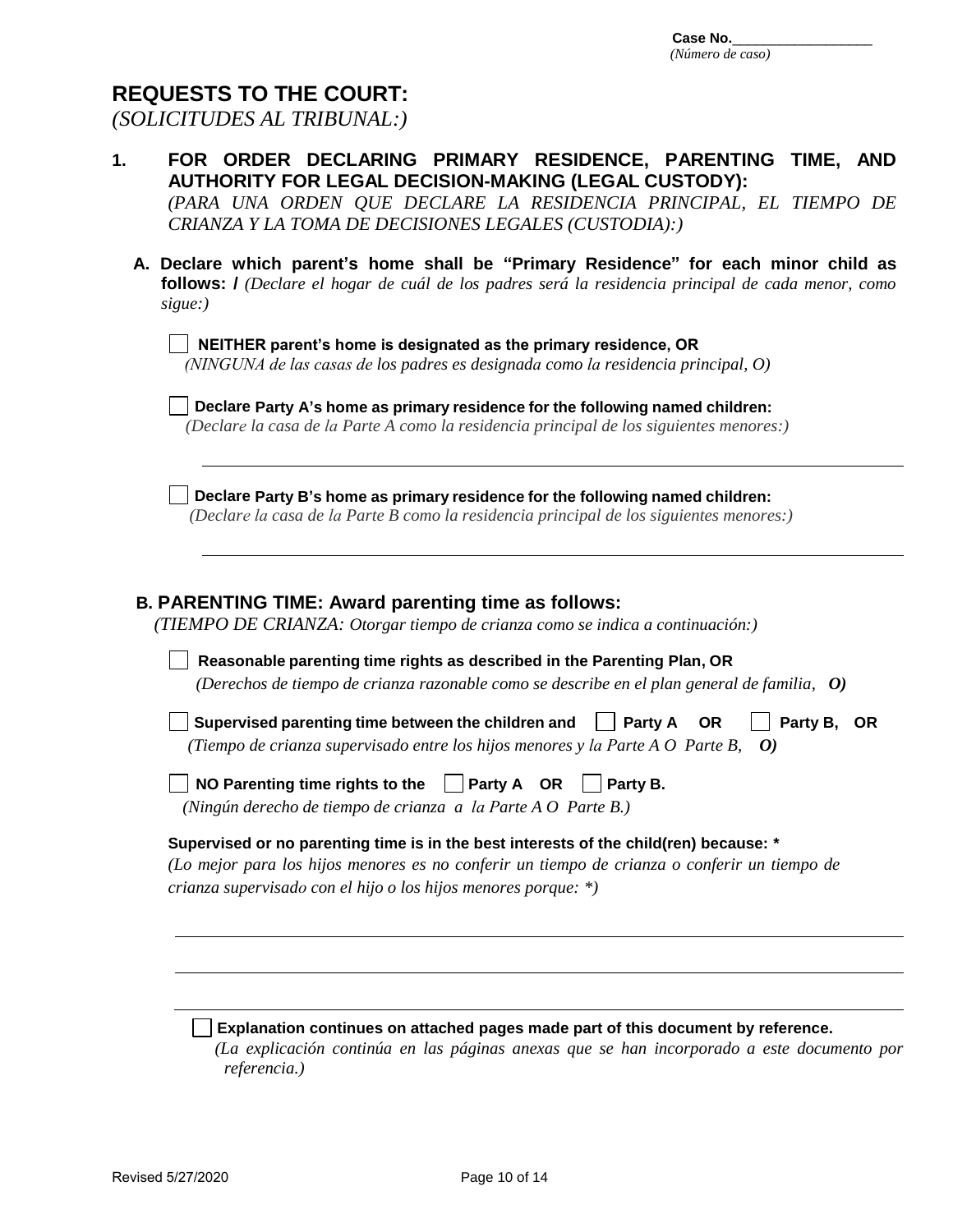| а. | Name this person to supervise:             |
|----|--------------------------------------------|
|    | (Nombrar a esta persona para que           |
|    | supervised                                 |
| b. | <b>Restrict parenting time as follows:</b> |
|    | (Restringir el tiempo de crianza           |
|    | como se indica a continuación:)            |

**c. Order cost of supervised parenting time (if applicable) to be paid by:** *(Ordenar que el costo del tiempo de crianza supervisado (si corresponde) lo pague:)*

**Party A** */ (la Parte A)*

**Party B,** */ (la Parte B,)* **OR** */ (O)*

**Shared equally by the parties. /** *(Lo compartan las partes equitativamente.)* 

#### **C. AUTHORITY FOR LEGAL DECISION-MAKING (LEGAL CUSTODY):**

*(LA AUTORIDAD DE LA TOMA DE DECISIONES LEGALES (Custodia Legal):)*

#### **Award legal authority to make decisions concerning the child(ren) as follows:**

*(Otorgar la autoridad legal para la toma de decisiones pertinentes a los hijos menores como se indica a continuación:)*

◯ AWARD SOLE AUTHORITY FOR LEGAL DECISION-MAKING to:◯ Party A or ◯ Party B, *(OTORGAR TOMA EXCLUSIVA DE DECISIONES LEGALES a la Parte A o a Parte B,)*

**OR** */ (O)*

#### **AWARD JOINT LEGAL DECISION-MAKING AUTHORITY to BOTH PARENTS.**

*(OTORGAR LA AUTORIDAD PARA LA TOMA CONJUNTA DE DECISIONES LEGALES A AMBOS PADRES.)* 

**Party A and Party B will agree to act as joint legal decision-makers concerning the minor child(ren) and will submit a Parenting Plan and Joint Legal Decision-Making Agreement signed by the both parties. (For the court to order joint legal decision-making, there must have been no "significant" domestic violence or find it in the best interests of the child(ren) despite any such violence according to Arizona law, A.R.S. § 25-403.03)** 

*(La Parte A y Parte B convienen en actuar como personas con autoridad conjunta para la toma de decisiones legales pertinentes al menor o los menores y presentarán un Plan general de familia y un Acuerdo para la toma conjunta de decisiones legales firmado por ambas partes. (Para que el tribunal ordene la toma conjunta de decisiones legales no puede haber habido violencia doméstica "importante" o determinarse que es lo que más conviene al menor o a los menores a pesar de una violencia semejante según la ley de Arizona, A.R.S. § 25-403.03.))*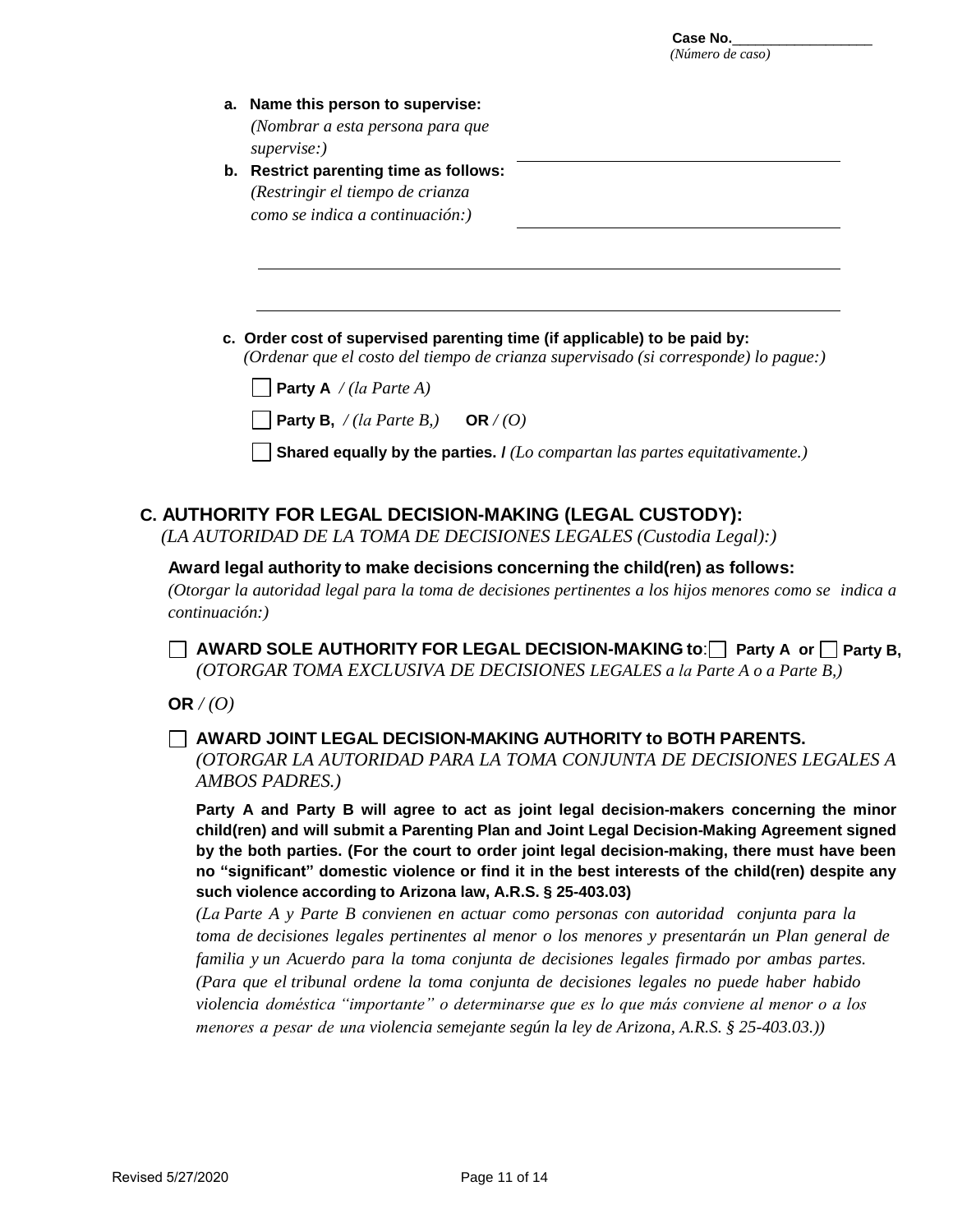**(Check below if you are asking for a child support order or a change of child support in this case.)** *(Marque a continuación si solicita una orden de manutención de menores o un cambio de manutención de menores en este caso.)* 

# **2. CHILD SUPPORT** */ (MANUTENCIÓN DE MENORES)***:**

A.  $\Box$  Order that child support be paid by  $\Box$  Party A  $\Box$  Party B in an amount as **determined by the Court under the Arizona Child Support Guidelines.**

> *(Ordenar que la manutención de menores la pague: La Parte A O Parte B en un monto razonable, tal como lo determina el tribunal según las pautas estatales para establecer la manutención de menores.)*

> **Support payments to begin on the first day of the month after the Judge or Commissioner signs the Order with all payments, plus the statutory handling fee, to be paid through the Support Payment Clearinghouse, PO Box 52107, Phoenix, Arizona 85072-7107 by income withholding order.**

*(Los pagos de manutención de menores comenzarán a partir del primer día del primer mes después de que el juez o comisionado firme la orden. Estos pagos y los honorarios por el manejo, se harán por medio de Support Payment Clearinghouse, PO Box 52107, Phoenix, Arizona 85072-7107 y se cobrarán por medio de una orden de retención de ingresos automática.)* 

**Order that past child support be paid by**  Party A Party B in an **amount determined by using a retroactive application of the Arizona Child Support Guidelines taking into account any amount of temporary or voluntary / direct support that has been paid. Support to be paid as defined above.**

> *(Ordene que la manutención atrasada la pague la Parte A Parte B en un monto determinado al usar la aplicación retroactiva de las pautas de la manutención de menores de Arizona tomando en cuenta cualquiera manutención temporal, voluntaria/ directa que ha sido pagada. Se debe de pagar la manutención como se define arriba.)*

**3. MEDICAL, DENTAL, VISION CARE FOR MINOR CHILDREN: Order that** *(ATENCIÓN MEDICA, DENTAL,Y DE LA VISIÓN PARA LOS HIJOS MENORES: Ordene que)*

**Party A is responsible for providing: medical dental vision care insurance.** *(La Parte A es responsable de proporcionar seguro de atención médica dental de la visión.)*

**Party B is responsible for providing: medical dental vision care insurance.** *(La Parte B es responsable de proporcionar seguro de atención médica dental de la visión.)*

**Order that Party A and Party B will pay for all reasonable unreimbursed medical, dental, and health-related expenses incurred for the minor child(ren) in proportion to their respective incomes as described on the Parents' Worksheet, which shall be submitted with the Judgment and Order.** 

*(La Parte A y Parte B pagarán todos los gastos médicos, dentales y otros relacionados con la salud razonables no reembolsados, que se hayan incurrido por los hijos menores, en un monto proporcional a sus ingresos respectivos como se describió en la hoja de calculos, la cual se presentará con el fallo y orden.)* 

**B.**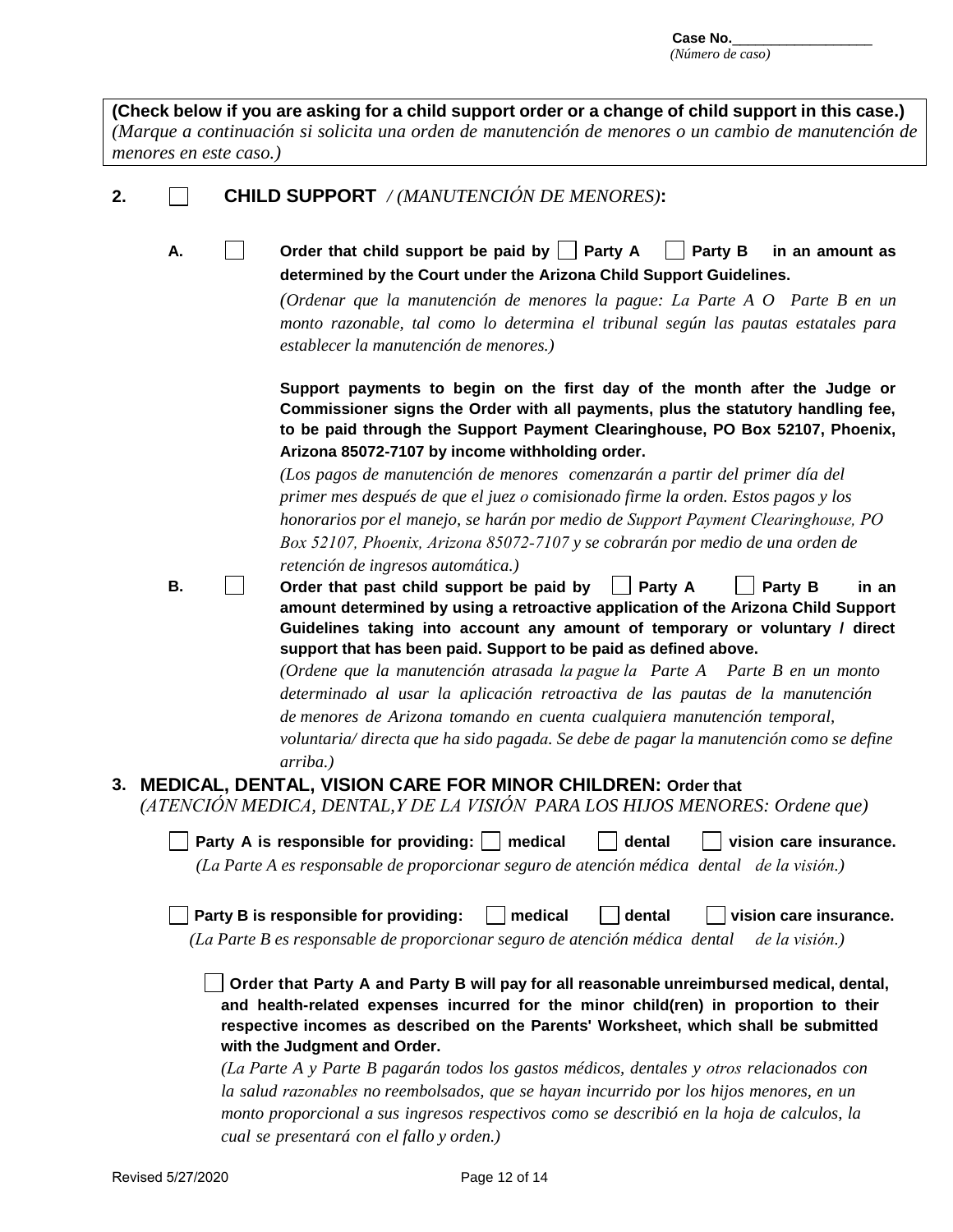**4. TAX EXEMPTION: Allocate tax exemptions for the minor child(ren) as determined by the Court under the Arizona Child Support Guidelines and in a manner that allows each party to claim allowable federal dependency exemptions proportionate to adjusted gross income in a reasonable pattern that can be repeated**.

*(EXENCIONES DE IMPUESTOS: Asignar las exenciones de impuestos para los hijos menores como lo determine el tribunal, bajo las pautas de la manutención de menores de Arizona y de una manera que deje que cada parte pueda reclamar las exenciones federales de dependencia en proporción al ingreso bruto ajustado en una orden razonable que puede repetirse.)*

**Under the Affordable Care Act, the party who claims the child as a dependent on a federal tax return has the obligation to ensure that the child is covered by medical insurance and may be penalized by the IRS for failing to do so**.

*(Bajo la ley de cuidado de salud económico, la parte quien reclama al niño como dependiente en los impuestos federales tiene la obligación de asegurar que el niño este cubierto por un seguro médico y se puede penalizar por el IRS si no es así.)*

| Party entitled to claim<br>(Parte con derecho a<br>reclamo de exoneración) |                            | Name of minor child<br>(Nombre del/de la hijo/a) | in Tax Year<br>$(A\tilde{n}o$ fiscal actual) |
|----------------------------------------------------------------------------|----------------------------|--------------------------------------------------|----------------------------------------------|
| (Parte A<br>$P$ arty A                                                     | Parte B)<br><b>Party B</b> |                                                  |                                              |
| $\Box$ Party A                                                             | <b>Party B</b>             |                                                  |                                              |
| $\blacksquare$ Party A                                                     | <b>Party B</b>             |                                                  |                                              |
| <b>Party A</b>                                                             | <b>Party B</b>             |                                                  |                                              |

**Pattern shall repeat for subsequent years. /** *(El Patrón se repite para los años siguientes.)*

#### **5. OTHER ORDERS I AM REQUESTING (explain request here):**

*(OTRAS ÓRDENES QUE SOLICITO) (explique la solicitud aquí en inglés):)*